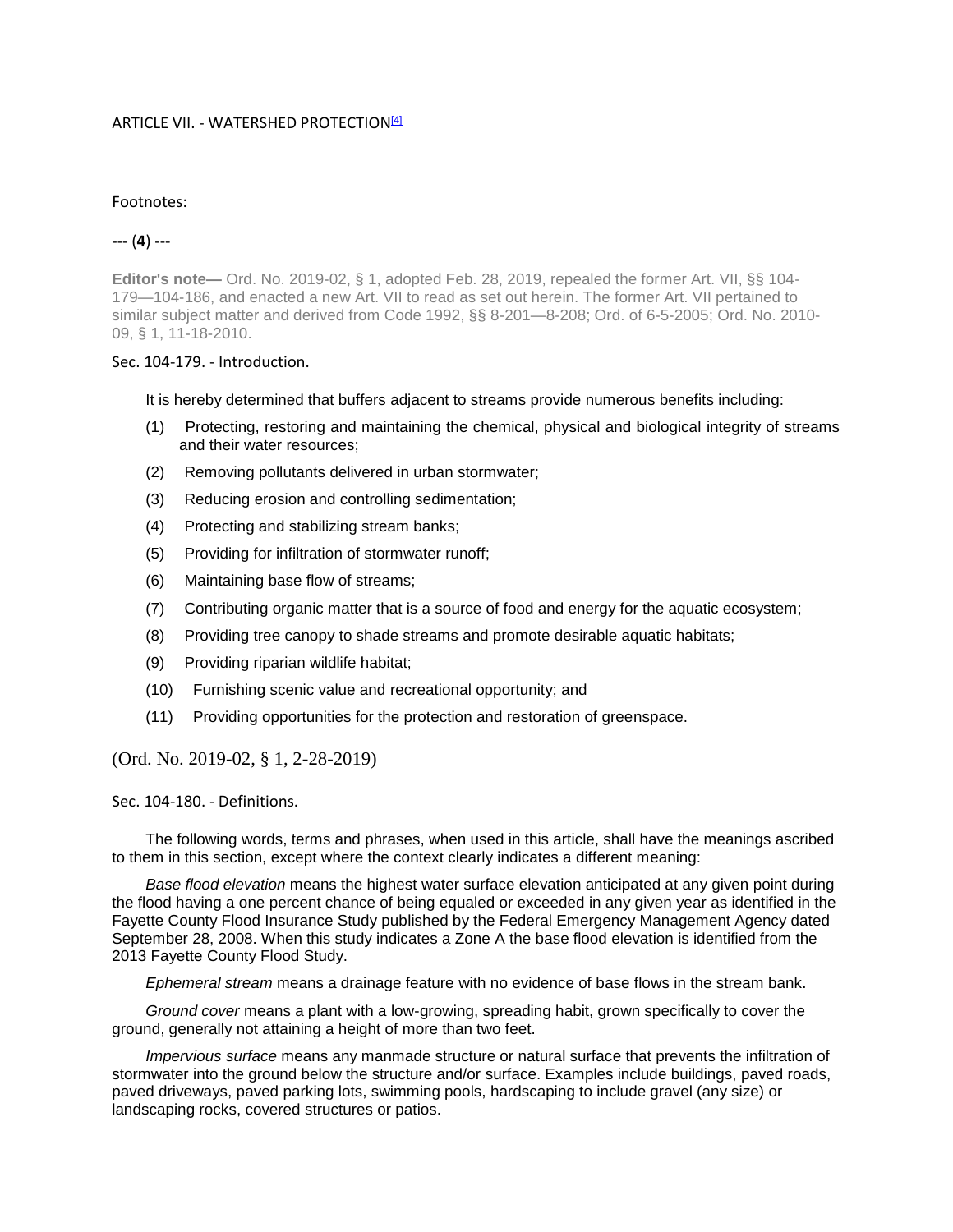*Large water-supply watershed* means a watershed area that is greater than 100 square miles upstream of a government-owned public drinking water supply intake as defined by the Georgia Department of Natural Resources.

*Natural vegetation* means a generally undisturbed, maintenance-free, self-perpetuating stand of vegetation comprised of indigenous shrubs, flowers, wild grasses, and trees.

*Nitrification field* means any area used for the on-site disposal of wastewater.

*Normal pool elevation* means the lowest crest level of overflow on a reservoir or lake with a fixed overflow level (spillway crest elevation).

*Perennial stream* means a stream that flows in a well-defined channel throughout most of the year under normal climatic conditions.

*Pollutant* means any liquid, gas, solid, radioactive, hazardous or other substance that, when not used and/or disposed of in accordance with manufacturer's instructions, causes or contributes to pollution

*Pollution* means contamination or other alteration of any water's physical, chemical or biological properties by the addition of any constituent and includes, but is not limited to, a change in temperature, taste, color, turbidity or odor of such waters, or the discharge of any liquid, gaseous, solid, radioactive, or other pollutant into any such waters as will or is likely to create a nuisance or render such waters harmful, detrimental or injurious to the public health, safety, welfare or environment, or to domestic, commercial, industrial, agricultural, recreational and other legitimate beneficial uses, or to livestock, wild animals, birds, fish or aquatic life.

*Shrub* means a plant with persistent woody stems and a relatively low growth habit, distinguished from a tree by producing several basal stems instead of a single trunk.

*Small water-supply watershed* means a watershed area that is less than 100 square miles as defined by the Georgia Department of Natural Resources.

*State water* means any and all rivers, streams, creeks, branches, lakes, reservoirs, ponds, drainage systems, springs, wells, and other water bodies of surface or subsurface water, natural or artificial, lying within or forming a part of the boundaries of the state that are not entirely confined and retained completely upon the property of a single individual, homeowners' association, partnership, or corporation.

*Tree* means a self-supporting woody perennial plant that, at maturity, has one or more stems or trunks that attain a diameter of at least three inches, a more or less definitely formed crown of foliage, and a height of ten feet or more.

*Tributaries and streams* mean state waters, whether named or unnamed, that continuously flow through major and minor water-supply watersheds.

*Understory tree* means a tree that, under normal forest conditions, grows to maturity beneath canopy trees and will generally reach a mature height of at least ten feet, but less than 40 feet. Examples include dogwood, red bud, fringe tree, lusterleaf holly, and red cedar.

*Utility* means a public or private water or sewer piping systems, water or sewer pumping stations, electric power lines, fuel pipelines, telephone lines, roads, driveways, bridges, river/lake access facilities, stormwater systems and railroads or other utilities identified by a local government.

*Water supply reservoir* means a governmentally owned impoundment of water for the primary purpose of providing water to one or more governmentally owned public drinking water systems. This excludes the multipurpose reservoirs owned by the U.S. Army Corps of Engineers.

*Water supply watershed* means the area of land upstream of a governmentally owned public drinking water intake.

*Watershed buffer* means the area of a parcel set aside to provide a separation between the uses on the parcel and adjoining parcels and state waters requiring a buffer using natural vegetation, replanting, and supplemental plantings.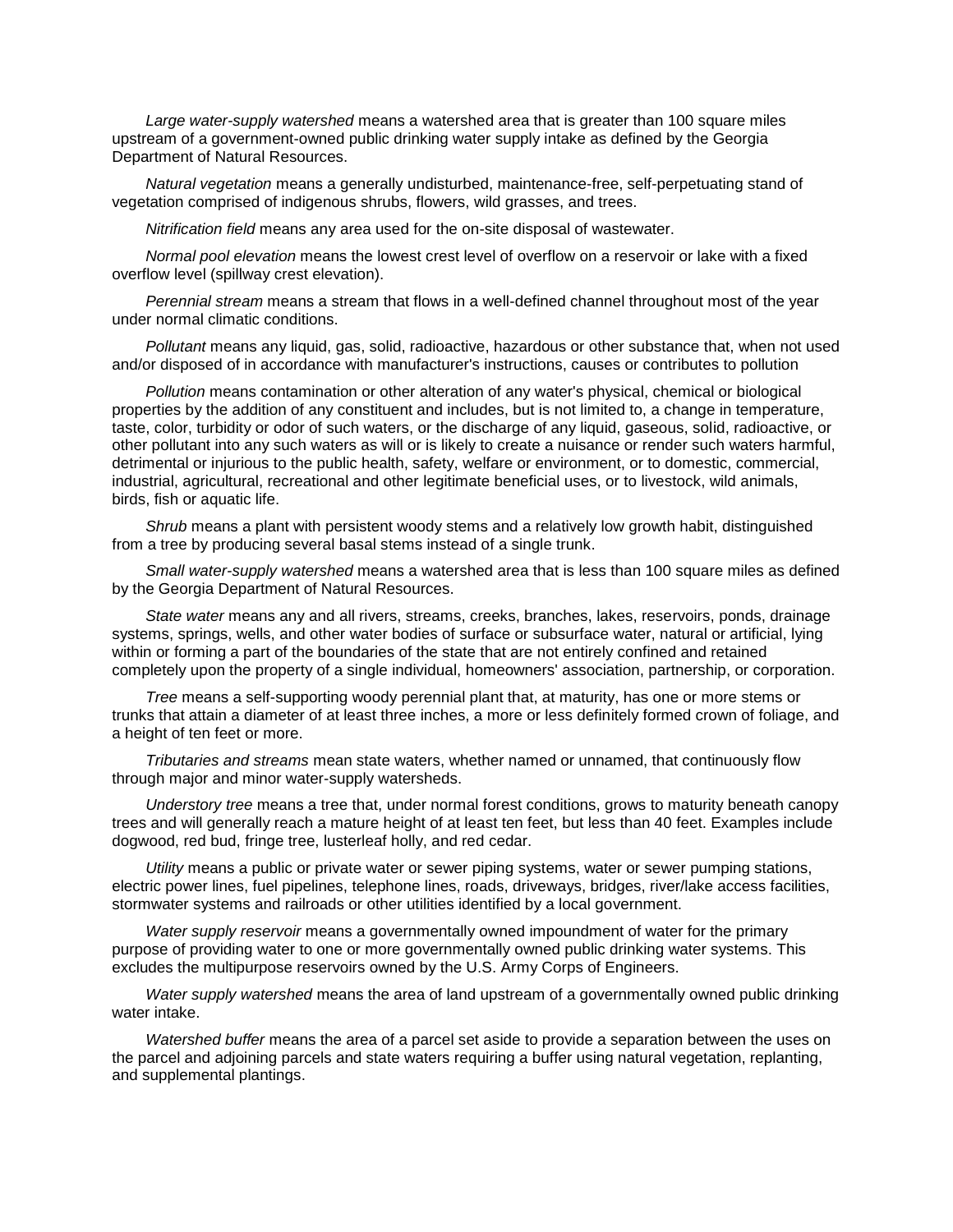*Watershed setback* means the area of a parcel where all structures, septic tanks, nitrification fields and any impervious surfaces shall be prohibited. Grading, filling and earthmoving shall be minimized within the setback.

*Wrested vegetation* means vegetation that has been disturbed, moved, or removed by flowing water creating a clear demarcation between water flow and vegetative growth.

(Ord. No. 2019-02, § 1, 2-28-2019)

Sec. 104-181. - General provisions.

- (a) *Purpose and intent* . The purpose of this article is to protect, maintain and enhance the public health, safety, environment and general welfare; to minimize public and private losses due to erosion, siltation and water pollution; to preserve stream water quality; and to comply with the laws of the state pursuant to O.C.G.A. § 12-2-8 by provisions:
	- (1) Create buffers and setbacks along state waters in the county for stream bank stabilization, water resource protection, and protection of aquatic and riparian habitat; and
	- (2) Minimize land development within such buffers and setbacks by limiting development activities within these protected areas and by requiring authorization for any such activities.
- (b) *Applicability* . The following large and small water supply watersheds, designated major water supply streams, named tributaries, minor unnamed streams, lakes and waters requiring a state buffer located in and out of the large and small water supply watersheds shall be governed by this article.
	- (1) This article shall be applicable to any parcel within the unincorporated county that has been created or reconfigured after May 28, 1987, unless it is a minor revision to a recorded final plat/minor subdivision plat as defined in article XV of this chapter.
	- (2) It shall be the responsibility of every property owner, developer or builder to present required plans and to comply with article IX of this chapter.
- (c) *Administration of article* . The environmental management director shall administer and implement the provisions of this article.
- (d) *Compatibility with other regulations* . This article is not intended to modify or repeal any other ordinance, rule, regulation, statute, easement, covenant, deed restriction or other provision of law. The requirements of this article are in addition to the requirements of any other ordinance, rule, regulation or other provision of law, and where any provision of this article imposes restrictions different from those imposed by any other ordinance, rule, regulation or other provision of law, whichever provision is more restrictive or impose higher protective standards for human health or the environment shall control.
- (e) *Watershed buffer* . Vegetation within a watershed buffer area shall not be disturbed unless approved by the environmental management department.
- (f) *Watershed setback.* All buildings, elevated structures, septic tanks, nitrification fields and/or impervious surfaces shall be prohibited within a watershed setback area. Grading, filling and earthmoving shall be minimized within the watershed setback area. Upon recommendation by the Fayette County Environmental Health Director, the environmental management director may allow for a replacement nitrification field in the setback when a property's recorded final plat defines a watershed buffer and setback and the current septic system is failing.
- (g) *Water-supply watersheds* . The county contains one large water-supply watershed and four small water-supply watersheds as indicated on the county watershed protection map.
	- (1) The Flint River is the only large water-supply watershed in the county where intakes for Fayette County, Clayton County and the City of Griffin are located. This water-supply watershed does not contain a reservoir.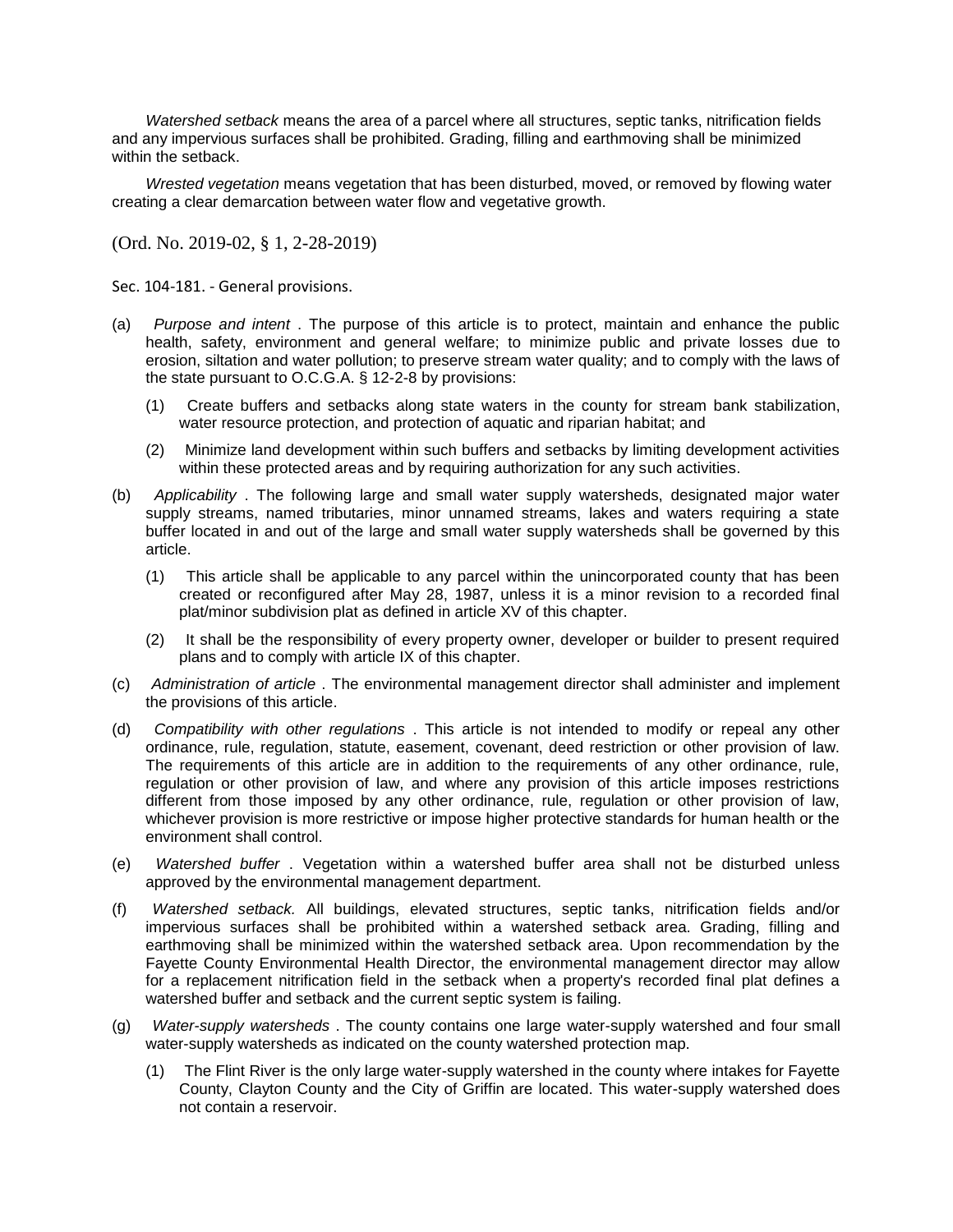- (2) The four small water-supply watersheds are:
	- a. Line Creek Watershed where Fayette County and Coweta County intakes are located. Lake McIntosh (a water-supply reservoir) is located within this watershed.
	- b. Flat Creek Watershed where a Fayette County intake is located. Flat Creek and Gin Branch are named tributaries that flow into Lake Kedron and then into Lake Peachtree (both are water-supply reservoirs).
	- c. Whitewater Creek Watershed where Fayette County and City of Fayetteville intakes are located. This water-supply watershed does not contain a reservoir.
	- d. Horton Creek Watershed where a Fayette County intake is located. Antioch Creek and Woolsey Creek are named tributaries that flow into Lake Horton (a water-supply reservoir).
- (h) *State waters determination.* For purposes of this article, the environmental management director shall make state water determinations, but will not delineate said waters. Recorded drainage easements and ditches/swales used for conveying wet weather flows (i.e., ephemeral stream) shall not require a watershed buffer.

(Ord. No. 2019-02, § 1, 2-28-2019)

Sec. 104-182. - Minimum watershed protection requirements.

- (a) The following watershed buffer and setback requirements shall be required on all state waters requiring a buffer within the unincorporated county:
	- (1) No sewage treatment facility, dumping, discharging, releasing, spraying, distributing of any toxic or other pollutant is allowed onto the watershed buffer and setback.
	- (2) Watershed buffer areas may be hand thinned or hand trimmed of vegetation in accordance with the county's soil erosion and sedimentation control ordinance (article IX of this chapter).
	- (3) Pervious hiking trails, four feet wide or less, and pervious picnic areas, 100 square feet or less and with standard-size picnic tables, will be allowed within the watershed buffer and setback, but not within the 25 foot state water buffer unless all federal permits and state variances have been granted. Any land disturbance activities are subject to articles IV and IX of this chapter.
	- (4) The watershed buffer shall only constitute 50 percent of a livestock containment area.
	- (5) The watershed buffer shall only extend for 1,000 feet from the wrested vegetation of state waters requiring a buffer. If the watershed buffer exceeds the said 1,000 feet then the 1,000 feet will become the watershed buffer and watershed setback will not be applied.
	- (6) For subsections (c), (d) and (e) of this section only the watershed buffer may be reduced to 100 feet for activities that do not require grubbing or tilling, such as tree harvesting without stump removal, if and only if, a copy of documentation submitted to the Georgia Forestry Commission is submitted to the environmental management department prior to requesting a reduction in the watershed buffer.
- (b) For any property within 1,000 feet of a water-supply reservoir, the minimum watershed buffer shall be 100 feet as measured from the normal pool elevation. The minimum watershed setback shall be 50 feet as measured from the watershed buffer.
- (c) The following shall apply to these major water-supply streams: Antioch Creek, Flat Creek, Gin Branch, Horton Creek, Line Creek, and Woolsey Creek:
	- (1) The minimum watershed buffer is 100 feet as measured from the wrested vegetation; ands
	- (2) The minimum watershed setback is 50 feet as measured from the buffer.
- (d) The following shall apply to these major water-supply streams: Flint River, Whitewater Creek and all state waters requiring a watershed buffer within 1,000 feet of the Flint River and Whitewater Creek: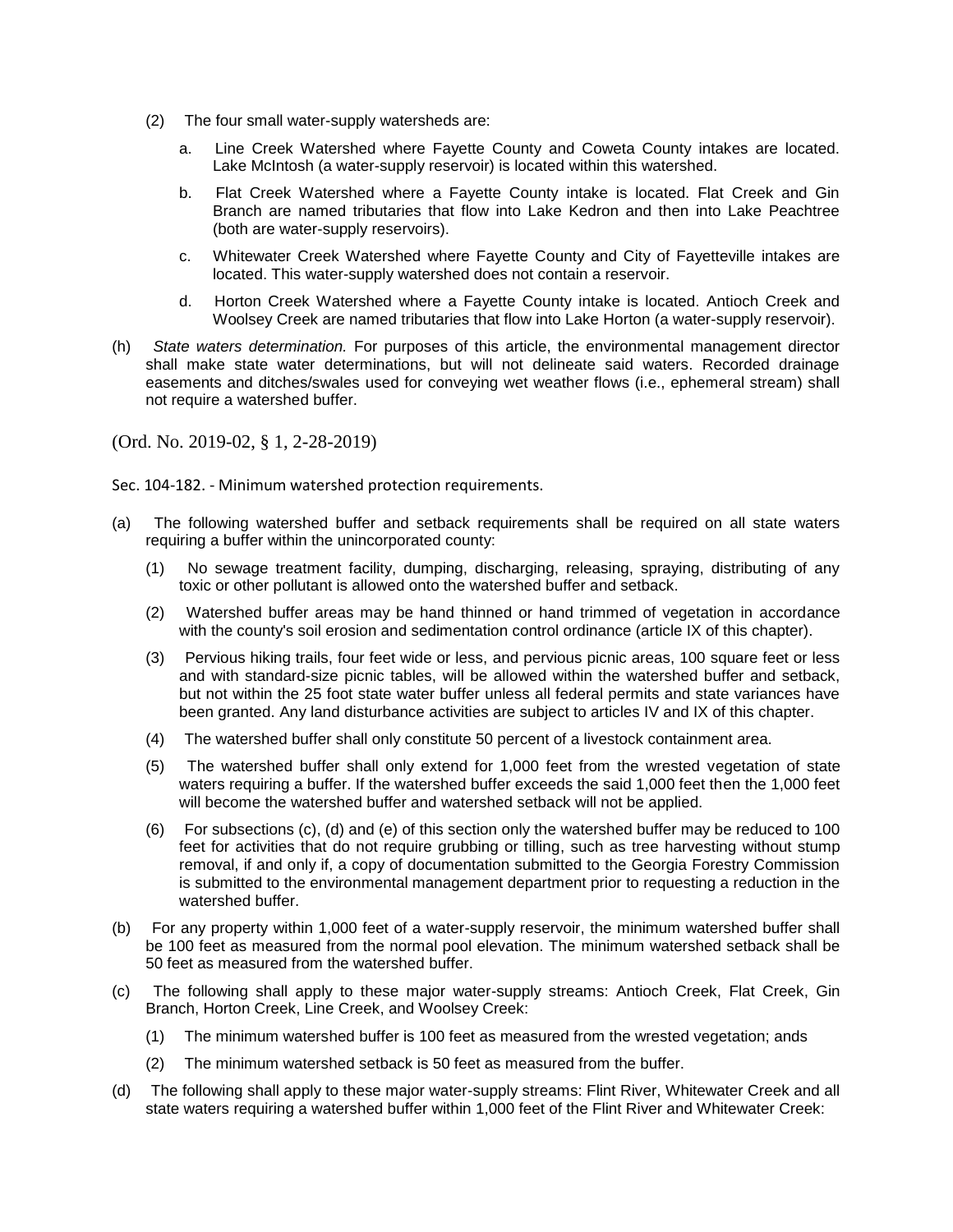- (1) The minimum watershed buffer is 400 feet as measured from the wrested vegetation or 100 feet from the base flood elevation, whichever is greater; and
- (2) The minimum watershed setback is 50 feet as measured from the buffer.
- (e) The following shall apply to these named tributaries: Ginger Cake Creek, Pelham Creek, Perry Creek, South Camp Creek, Sandy Creek, Shoal Creek, Tar Creek, and Whitewater Creek within the Whitewater Creek Watershed; Gay Creek, Morning Creek, Murphy Creek, North Camp Creek, and Nash Creek within the Flint River Watershed, Trickum Creek within the Line Creek Watershed, and all other state waters requiring a buffer within 1,000 feet of the streams set forth in this subsection:
	- (1) The minimum watershed buffer is 200 feet from wrested vegetation or 100 feet from base flood elevation, whichever is greater; and
	- (2) The minimum watershed setback is 50 feet as measured from the buffer.
- (f) The following shall apply to all other perennial streams within the Flint River and Whitewater Creek Watersheds and all state waters requiring a buffer within 1,000 feet of the streams named in this section.
	- (1) The minimum watershed buffer shall be 100 feet from wrested vegetation or 50 feet from 100 year floodplain elevation, whichever is greater; and
	- (2) The minimum watershed setback shall be 50 feet as measured from the buffer.
- (g) All lakes and state waters requiring a buffer but not otherwise protected by provisions of this article shall meet the following requirements:
	- (1) The minimum watershed buffer shall be 50 feet from wrested vegetation measured horizontally from both sides of the stream;
	- (2) The minimum watershed setback shall be 25 feet as measured from the buffer; and
	- (3) This section shall not apply to the following activities:
		- a. Agricultural operation as defined in section 104-266(5); and
		- b. Forestry land management practices as defined in section 104-266(6).
- (h) The following restrictions shall apply specifically to water-supply watersheds as identified in this article: new facilities located within seven miles of a water-supply intake or water-supply reservoir, which handle hazardous materials of the types and amounts determined by the Department of Natural Resources, shall perform their operations on impermeable surfaces having spill and leak collection systems as prescribed by the Department of Natural Resources.
- (i) The following restrictions shall apply specifically to small water supply watersheds as identified in this article:
	- (1) New facilities located within seven miles of a water-supply intake or water-supply reservoir, which handle hazardous materials of the types and amounts determined by the Department of Natural Resources, shall perform their operations on impermeable surface having spill and leak collection systems as prescribed by the Department of Natural Resources.
	- (2) The impervious surface area, including all public and private structures, utilities, or facilities, of the entire water-supply watershed shall be limited to 25 percent, or existing use, whichever is greater.
	- (3) New hazardous waste treatment or disposal facilities are prohibited.

(Ord. No. 2019-02, § 1, 2-28-2019)

Sec. 104-183. - Watershed buffer protection and replacement.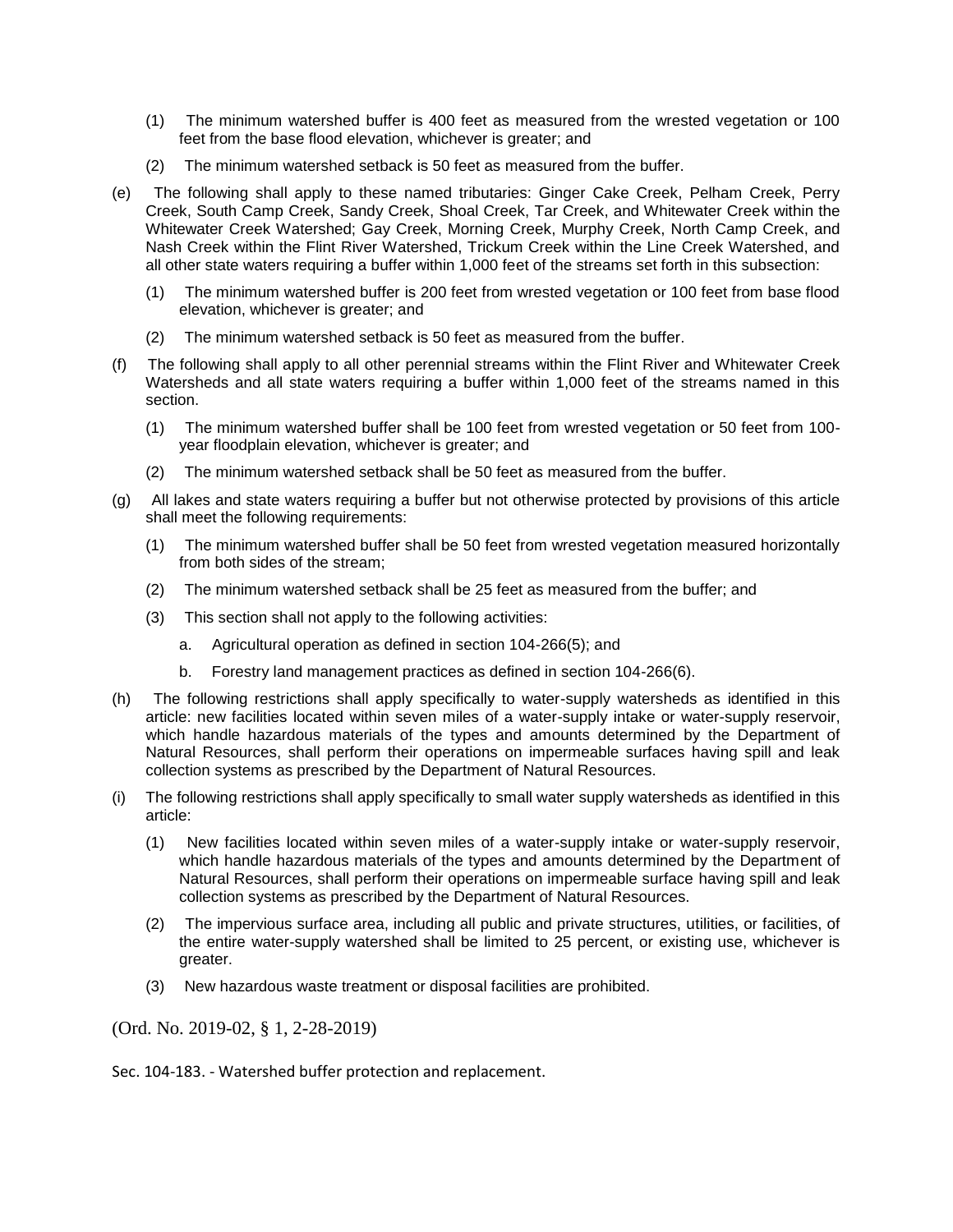Vegetation within a watershed buffer, as defined in this article, shall not be disturbed except as indicated herein. Where a watershed buffer area is otherwise disturbed, it shall be replanted according to this article.

- (1) *Watershed buffer and stream/shoreline mitigation plan* . A watershed buffer and stream/shoreline mitigation plan is required for the replacement/replanting of natural vegetation and shall meet the following requirements:
	- a. The plan shall be prepared by a landscape architect registered in the state and approved by the environmental management department prior to execution.
	- b. The plan shall show two canopy trees with a minimum trunk caliper of two and one-half inches (at six inches from the ground) for every 1,000 square feet of disturbed buffer area on the site.
	- c. The plan shall show one understory tree with a minimum trunk caliper on one inch (at six inches from the ground) for every 1,000 square feet of disturbed buffer area on the site.
	- d. Required trees shall be randomly placed so that the mature overstory covers the buffer area. All disturbed buffer areas shall be 100 percent covered with deciduous trees, shrubs, and/or ground cover.
	- e. The plan shall show stream bank and shoreline restoration and must follow Georgia Environmental Protection Division Streambank and Shoreline Stabilization Guidance.
	- f. Within seven days of the plan's execution, a stamped letter from the landscape architect who designed the plan shall be submitted to Environmental Management.
- (2) *Watershed buffer and stream/shoreline mitigation plan requirements* . A watershed buffer and stream/shoreline mitigation plan shall contain the following information:
	- a. Name, address, and telephone number of property owner.
	- b. Name, address, telephone number, and seal of landscape architect who prepared the plan.
	- c. Site location map, north point, and scale of drawings.
	- d. All pertinent site features, including buildings, walks, drives, underground utilities, water bodies, etc.
	- e. All property lines, distances to bodies of water and/or streams, and the limits of the natural buffer areas.
	- f. Total parcels area, buffer area disturbed (square feet and square inches) and numbers of canopy and understory trees required by ordinance.
	- g. Planting key with botanical and common names of all plant materials proposed; quantity of each species, size of plant material (caliper, height, width); condition (i.e., balled and burlapped, container grown, bare root, collected, etc.).

(Ord. No. 2019-02, § 1, 2-28-2019)

Sec. 104-184. - Variance procedures and appeals.

- (a) The following variance and appeals procedures shall apply to an owner/operator or developer who has been denied a permit for a development activity or to an owner or developer who has not applied for a permit because it is clear that the proposed development activity would be inconsistent with the provisions of this article:
	- (1) A request for a variance may be submitted by an owner/operator who has been denied a permit by the environmental management department or by an owner/operator or developer who has not previously applied for a permit for the reasons stated hereinabove. A request for a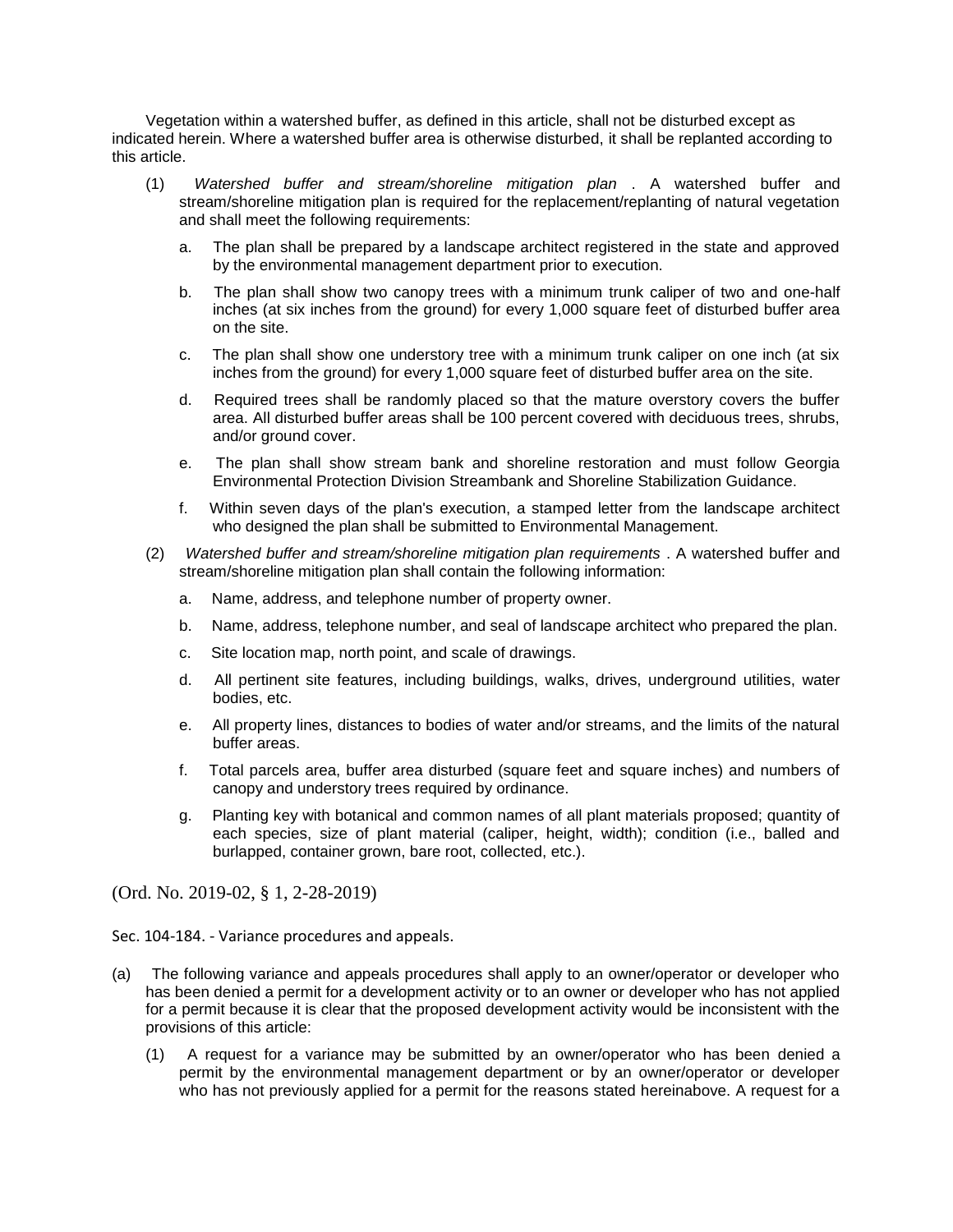variance may not be submitted when the recorded final plat defines a watershed buffer and setback.

- (2) Variances will be considered only in the following cases:
	- a. When there are unusual circumstances, such that strict adherence to the minimal buffer/setback requirements in this article would create an extreme hardship.
	- b. When necessary for the conduct of a functionally dependent use, provided the criteria of this section are met, no reasonable alternative exists, and the development is protected by methods that minimize buffer disturbances.
- (b) *Procedure* . Requests for variances from the requirements of this article shall be submitted to the environmental management department. All such requests shall be heard and decided in accordance with plan review procedures established by the environmental management department. At a minimum, such procedures shall include notice to all affected parties and the opportunity to be heard.
	- (1) At a minimum, a variance request application shall include:
		- a. A site map that includes locations of all streams, wetlands, floodplain boundaries and other natural features, as determined by field survey;
		- b. A description of the shape, size, topography, slope, soils, vegetation and other physical characteristics of the property;
		- c. Locations of all existing and proposed structures and other impervious cover, the limits of all existing and proposed land disturbance, both inside and outside the buffer and setback. The exact area of the buffer to be affected shall be accurately and clearly indicated;
		- d. Documentation of unusual hardship should the buffer be maintained;
		- e. At least one alternative plan, which does not include a buffer or setback intrusion, or an explanation of why such a site plan is not possible;
		- f. A calculation of the total area and length of the proposed intrusion;
		- g. A stormwater management site plan, if applicable; and
		- h. Proposed mitigation, for the intrusion. If mitigation is not proposed, the request must explain why.
	- (2) The following factors will be considered in determining whether any of the conditions identified in paragraph (2) of subsection (a) of this section are present:
		- a. The shape, size, topography, slope, soils, vegetation and other physical characteristics of the property;
		- b. The locations of all streams on the property, including along property boundaries;
		- c. The location and extent of the proposed buffer or setback intrusion;
		- d. Whether alternative designs are possible which require less intrusion or no intrusion;
		- e. The long-term and construction water quality impacts of the proposed variance; and
		- f. Whether issuance of the variance is at least as protective of natural resources and the environment.
	- (3) Any person requesting a variance shall, from the time of the request until the time the request is acted upon, submit such information and documentation as the environmental management department and the board of commissioners shall deem necessary to the consideration of the request.
	- (4) Upon consideration of the factors listed in paragraph (2) of this subsection and the purposes of this article, the environmental management department (and the board of commissioners when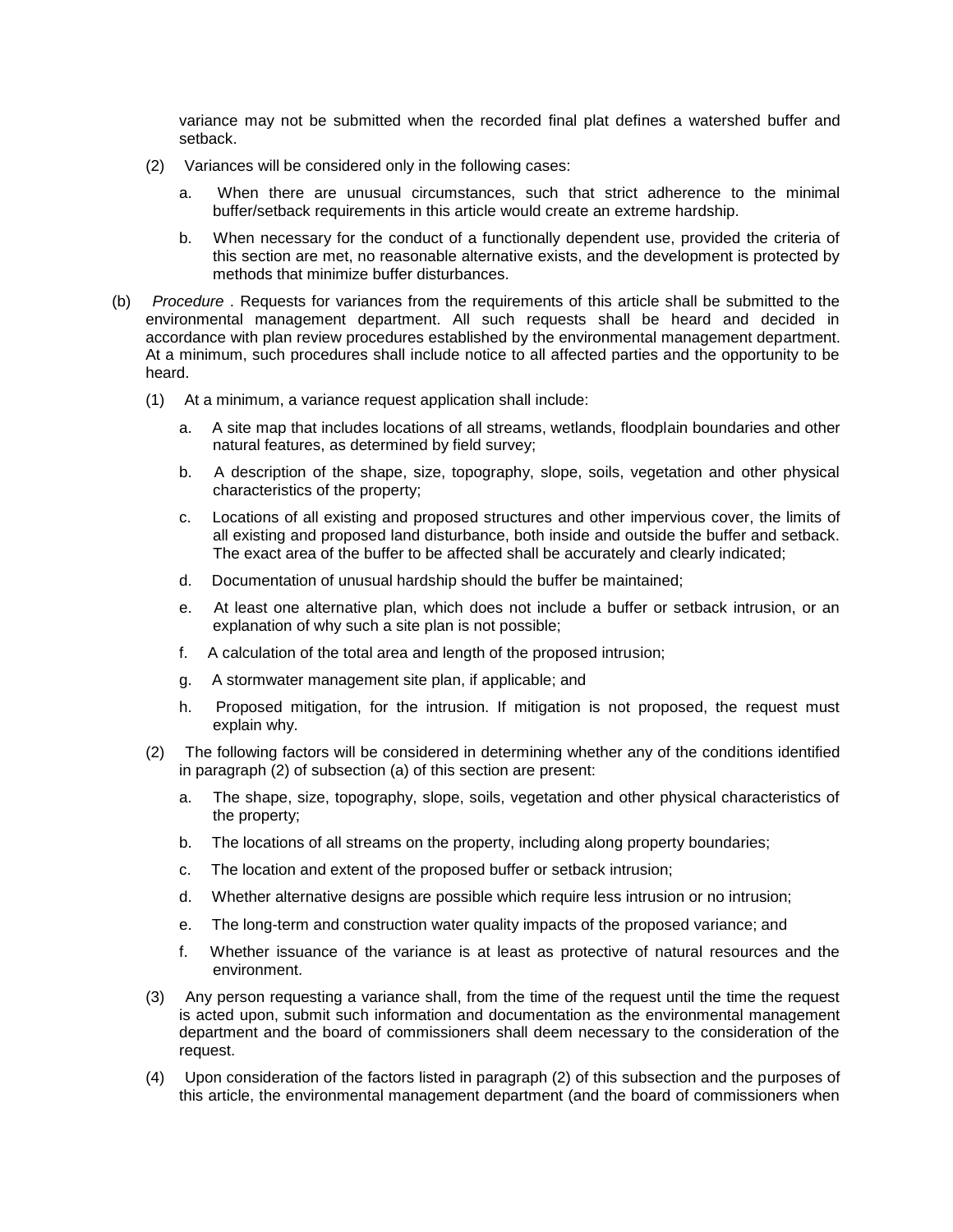considering an appeal pursuant to subsection (c) of this section) may attach such conditions to the granting of variances as they deem necessary or appropriate, consistent with the purposes of this article.

- (5) In reviewing requests pursuant to this section the environmental management department (and the board of commissioners when considering an appeal pursuant to subsection (c) of this section) shall consider all technical evaluations, relevant factors, and all standards specified in this and other sections of this article.
- (6) Any person to whom a variance is granted shall be given written notice specifying the difference between the current buffers and setbacks requirements and the buffers and setbacks allowed by the variance.
- (c) *Appeals* . Any person adversely affected by any decision of the environmental management department shall have the right to appeal such decision to the board of commissioners for the county in accordance with procedures issued by the board of commissioners. At a minimum, such procedures shall include notice to all affected parties and the opportunity to be heard. Any person aggrieved by the decision of the board of commissioners may appeal such decision by petitioning for writ of certiorari with the Superior Court of Fayette County, as provided in section 5-4-1 of the Official Code of Georgia Annotated (O.C.G.A. § 5-4-1).

(Ord. No. 2019-02, § 1, 2-28-2019)

Sec. 104-185. - Penalties.

In the event the remedial measures described in the notice of violation have not been completed by the date set forth for such completion in the notice of violation, any one or more of the following actions or penalties may be taken or assessed against the person to whom the notice of violation was directed. Before taking any of the following actions or imposing any of the following penalties, the environmental management department shall first notify the owner/operator or other responsible person in writing of its intended action, and shall provide a reasonable opportunity, of not less than ten days (except, that in the event the violation constitutes an immediate danger to public health or public safety, 24 hours' notice shall be sufficient) to cure such violation. In the event the owner/operator or other responsible person fails to cure such violation after such notice and cure period, the environmental management department may take any one or more of the following actions or impose any one or more of the following penalties:

- (1) *Stop work order* . The environmental management department may issue a stop work order which shall be served on the owner/operator or other responsible person. The stop work order shall remain in effect until the owner/operator or other responsible person has taken the remedial measures set forth in the notice of violation or has otherwise cured the violations described therein, provided the stop work order may be withdrawn or modified to enable the owner/operator or other responsible person to take the necessary remedial measures to cure such violations.
- (2) *Suspension, revocation or modification of permit* . The environmental management department may suspend, revoke or modify any permit authorizing any development within the county. A suspended, revoked or modified permit may be reinstated after the owner/operator or other responsible person has taken the remedial measures set forth in the notice of violation or has otherwise cured the violations described therein, provided such permit may be reinstated (upon such conditions as the environmental management department may deem necessary) to enable the owner/operator or other responsible person to take the necessary remedial measures to cure such violations.
- (3) *Criminal penalties* . For intentional violations of this article, or in the event the owner/operator or other responsible person fails to take the remedial measures set forth in the notice of violation or otherwise fails to cure the violations described therein within ten days, or such greater period as the environmental management department shall deem appropriate (except, that in the event the violation constitutes an immediate danger to public health or public safety,